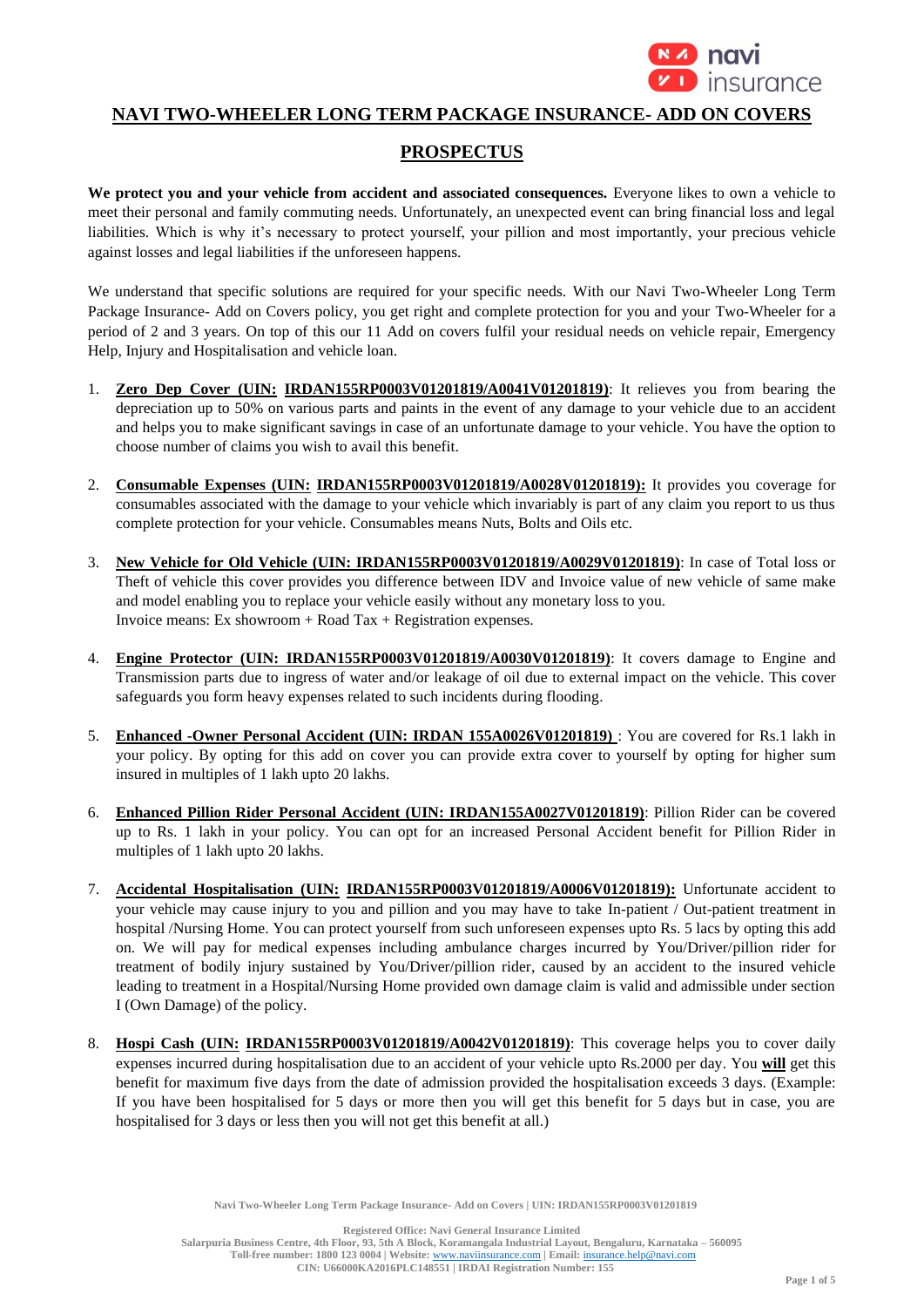

- 9. **EMI Protector (UIN: IRDAN155RP0003V01201819/A0043V01201819)**: We are concerned about **financial** impact of an accident. We cover 3 EMI's of your insured vehicle if due to any accidental injury involving insured vehicle you are hospitalised for more than 7 days.
- 10. **Outstanding Loan Protector (UIN: IRDAN155RP0003V01201819/A0044V01201819):** You can choose to transfer your vehicle loan related worries to us. We will take care of your Outstanding Loan amount on the vehicle against risk of your Death, Permanent Total Disablement due to an accident involving vehicle insured.
- 11. **Road Side Assistance (UIN: IRDAN155RP0003V01201819/A0023V01201819):** You need not worry **about** breakdown of your vehicle while driving. Our Roadside Assistance Programme take care of such worries. You will get assistance in situations like puncture, towing to nearest workshop in case of breakdown, on site minor repairs, Fuel delivery, Journey continuation and medical co-ordination etc.

# **Important Exclusions:**

Apart from General Exclusions following are the exclusions applicable to respective add on covers:

#### **1. Zero Dep cover**

a) Deductible as mentioned in the policy schedule.

#### **2. Consumables Expense:**

- a) Any consumable not associated with admissible Own Damage claim under section I (Own Damage) of the policy.
- b) Any consumables that are related to wear and tear and not directly related to claim is excluded.

#### **3. Engine Protector**

- a) Any consequential loss, wear and tear, mechanical & electrical failure and parts falling under warranty.
- b) Loss or damage due to corrosion of engine or parts thereof due to delay in intimation.
- c) Depreciation on parts unless zero dep cover is opted.

# **4. Enhanced Owner Personal Accident**

- a) intentional self-injury, suicide or attempted suicide, physical defect or infirmity or
- b) owner driving the vehicle under the influence of intoxicating liquor or drugs.

#### **5. Enhanced Pillion Rider Personal Accident**

- a) Intentional self-injury, suicide or attempted suicide, physical defect or infirmity or
- b) Pillion Rider of the vehicle under the influence of intoxicating liquor or drugs.

### **6.Hospi Cash**

a) If Hospitalisation does not exceed 3 days.

#### **7. EMI Protector**

a) Any penalty, interest, charges levied due to default in payment by financer

#### **8. Outstanding Loan Protector**

a) Any penalty, interest, charges levied due to default in payment by financer.

# **9. Accidental Hospitalisation**

a) Any expenses related to a sickness, disease or medical disorder not directly consequential to the accident.

**Navi Two-Wheeler Long Term Package Insurance- Add on Covers | UIN: IRDAN155RP0003V01201819**

**Registered Office: Navi General Insurance Limited**

**Salarpuria Business Centre, 4th Floor, 93, 5th A Block, Koramangala Industrial Layout, Bengaluru, Karnataka – 560095 Toll-free number: 1800 123 0004 | Website:** [www.naviinsurance.com](http://www.naviinsurance.com/) **| Email:** [insurance.help@navi.com](mailto:insurance.help@navi.com)

**CIN: U66000KA2016PLC148551 | IRDAI Registration Number: 155**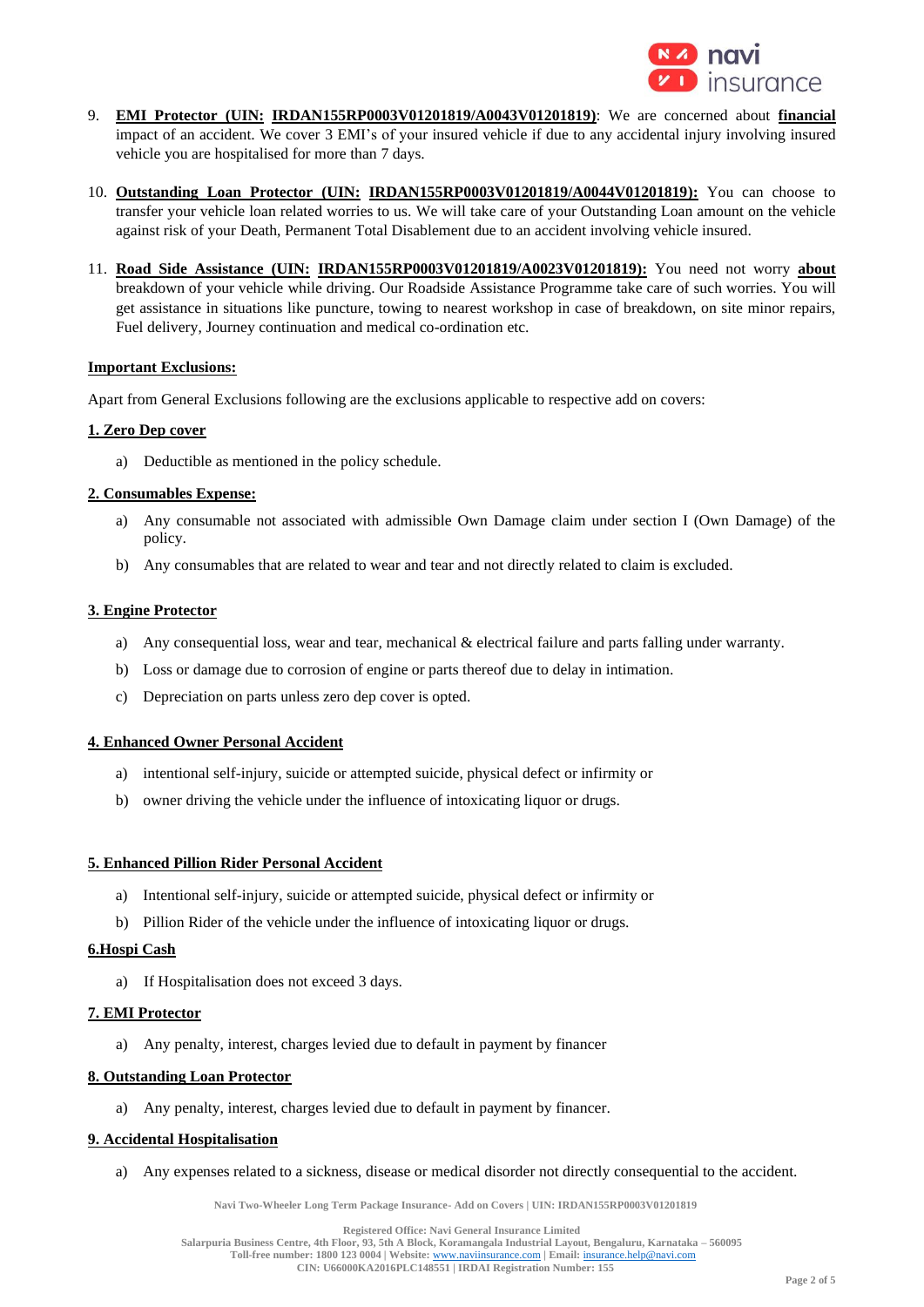

- b) Any expenses towards psychosomatic disorders of any kind, whether caused or accentuated by accident or otherwise.
- c) Any expenses, if the treatment is started after 10 days from the date of Accident unless verified and certified by the medical practitioner.
- d) Amount more than the sum-insured mentioned in the schedule during the policy period.
- e) Any expense arising or resulting from or traceable to intentional self-injury, suicide or attempted suicide,.
- f) Any expense of a person driving the vehicle arising or resulting from or traceable to an accident happening whilst such person is under the influence of intoxicating liquor or drugs.
- g) Any expense not supported by an original and valid bill / receipt and related prescription of the attending Medical Practitioner.

# **10. Road Side Assistance**

- a) Act of God (including exceptional adverse weather conditions), earthquake, fire
- b) Loss of or damage to luggage or other personal effects that might occur during the services performance.
- c) Vehicles used for the purpose of racing, rallying, motor-sports.
- d) Routine repairs/services at user's home or other location.
- e) Consequential damages arising out of repair on the spot/ towing or any other road side assistance services.
- f) Any event not stated in coverages.

#### **Premium:**

Premium will be charged as per rate applicable on the date of insuring the vehicle.

#### **Discounts Available:**

You can reduce your premium by availing following discounts, if you are eligible for the same.

- **1. #Family Fleet Discount:** A discount of 5% is being offered for every additional vehicle insured with us from the same family\*. This vehicle could either be a two-wheeler or a four-wheeler. \*Family means: Self, Spouse, Children, Father & Mother.
- 2. **#NAVIGI Duniya Discount (Loyalty Discount):** If you are our existing customer a discount of 5% will be offered to you on purchase of this policy.

# If you are eligible for both then maximum discount allowable is only 5%.

**3. Online Sourcing/Direct Channel Discount:** If you are buying this policy directly from us, you will be eligible for a discount of 15 %.

# **Claims Procedure:**

We all take precautions to avert accidents however in the event of any unfortunate accident be rest assured of complete assistance from us.

- By calling Toll Free 18001230004 OR
- By sending an E Mail t[o insurance.help@navi.com](mailto:insurance.help@navi.com) OR
- For Senior Citizens, we have a special cell and Our Senior Citizen customers can email us at [seniorcare@navi.com](mailto:seniorcare@navi.com) for priority resolution
- Through Customer Portal on website [www.naviinsurance.com](http://www.naviinsurance.com/) OR
- Using Mobile App

Intimation of claim to us, immediately on occurrence, will ensure prompt and effective assistance.

While registering the claim, the following information will help us serve you better:

• Your contact numbers

**Navi Two-Wheeler Long Term Package Insurance- Add on Covers | UIN: IRDAN155RP0003V01201819**

**Registered Office: Navi General Insurance Limited**

**Salarpuria Business Centre, 4th Floor, 93, 5th A Block, Koramangala Industrial Layout, Bengaluru, Karnataka – 560095**

**Toll-free number: 1800 123 0004 | Website:** [www.naviinsurance.com](http://www.naviinsurance.com/) **| Email:** [insurance.help@navi.com](mailto:insurance.help@navi.com) **CIN: U66000KA2016PLC148551 | IRDAI Registration Number: 155**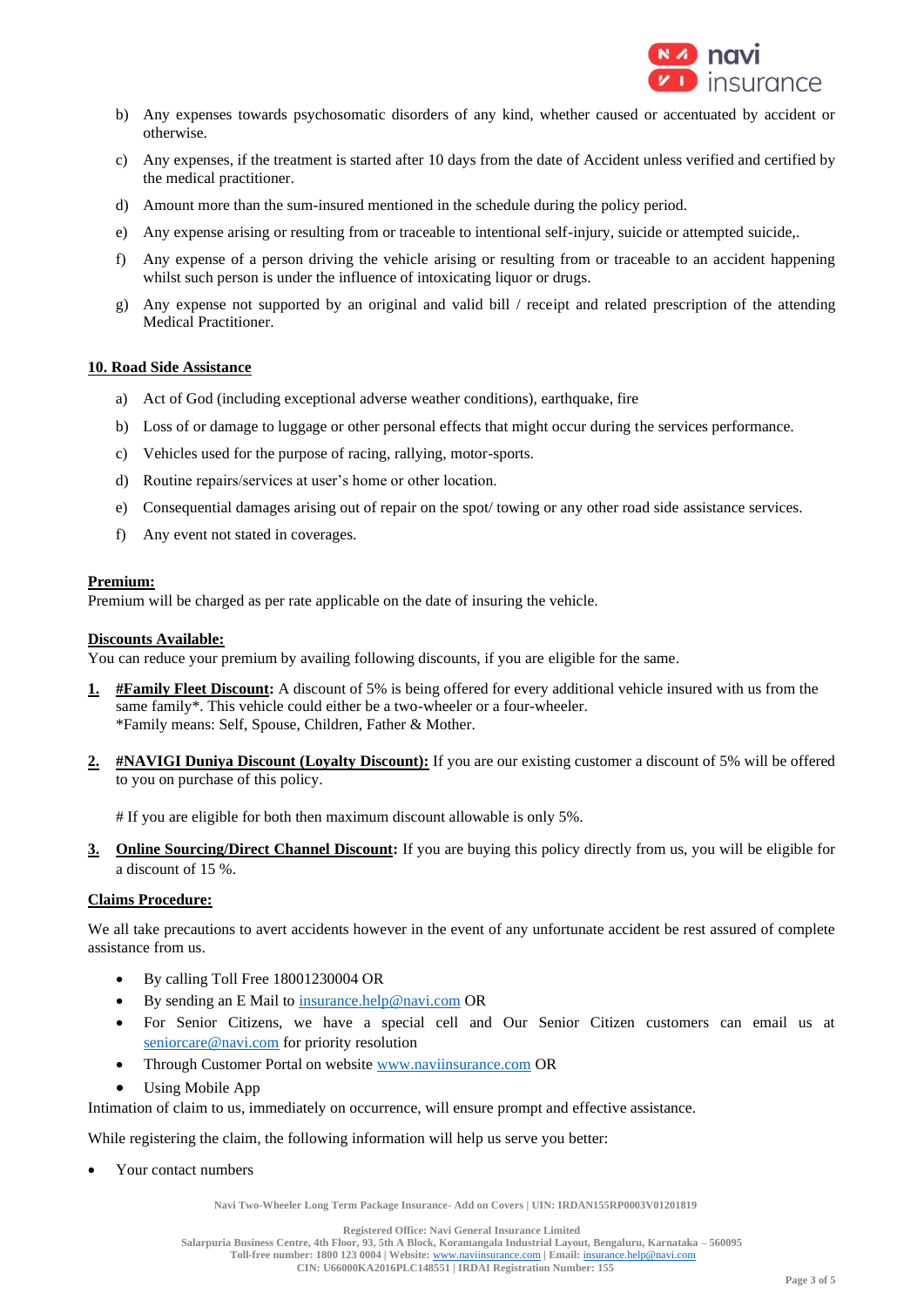

- Policy number
- Name of insured
- Date and time of loss
- Location of loss
- Nature and approximate extent of loss
- Place and contact details of the person at the loss location

You are advised to shift your vehicle to any of our network garage to avail "cashless" facility. Alternatively, you may shift your vehicle to any garage of your choice to avail claim as "Reimbursement".

Apart from "Claim Form" We will require following documents depending on the nature of loss to process your claim. You may provide the same to enable us to promptly settle your claim.

# **For Accident/Theft Claims**

- Proof of insurance Policy copy
- Copy of Registration Book, Tax Receipt [original for verification & return]
- Copy of Motor Driving License of the person driving the vehicle at the time of accident (original for verification)
- Police Panchanama /FIR (In case of Third-Party property damage /Death / Body Injury)
- Estimate for repairs if available
- Repair Bills/Invoices and payment receipts after the job is completed

# **Documents for Hospitalisation Claims**

- Claim Form Duly Filled and Signed
- Original Discharge/Death Summary
- Operation Theatre Notes (if any)
- Original *Hospital* Main Bill along with break up Bill and original receipts
- Original investigation reports, X Ray, MRI, CT films, HPE
- Doctors Reference Slips for Investigations/Pharmacy
- Original Pharmacy Bills
- MLC/FIR Report/Post Mortem Report (if applicable and conducted).
- Details of the implants including the sticker indicating the type as well as invoice towards the cost of implant

# **Additional documents for Theft Claims**

- Original Policy document
- Original Registration Book/Certificate and Tax Payment Receipt
- All the sets of keys/Service Booklet/Warranty Card/Original
- Purchase Invoice
- Police Panchanama/ FIR and Final Investigation Report/Non-Traceable Report.
- Acknowledged copy of letter addressed to RTO intimating theft and informing "NON-USE"
- Form 28, 29 and 30 signed by the you and Form 35 signed by the Financer/ transferred RC as applicable
- Letter of Subrogation
- NOC from the Financer if claim is to be paid to you

# **Documents for Personal Accident Claims**

- Policy copy
- Certificate of from government hospital doctor confirming the nature and degree of disability
- Discharge summary of the treating hospital clearly indicating the Hospital Registration No.
- Diagnostic reports
- FIR / Panchanama– (if Notified to Police) Attested or Original
- Final Police Report- (if applicable)
- Death Certificate\*
- Post Mortem report\*
- Legal Heir certificate /nominee certificate\*

**Navi Two-Wheeler Long Term Package Insurance- Add on Covers | UIN: IRDAN155RP0003V01201819**

**Salarpuria Business Centre, 4th Floor, 93, 5th A Block, Koramangala Industrial Layout, Bengaluru, Karnataka – 560095 Toll-free number: 1800 123 0004 | Website:** [www.naviinsurance.com](http://www.naviinsurance.com/) **| Email:** [insurance.help@navi.com](mailto:insurance.help@navi.com)